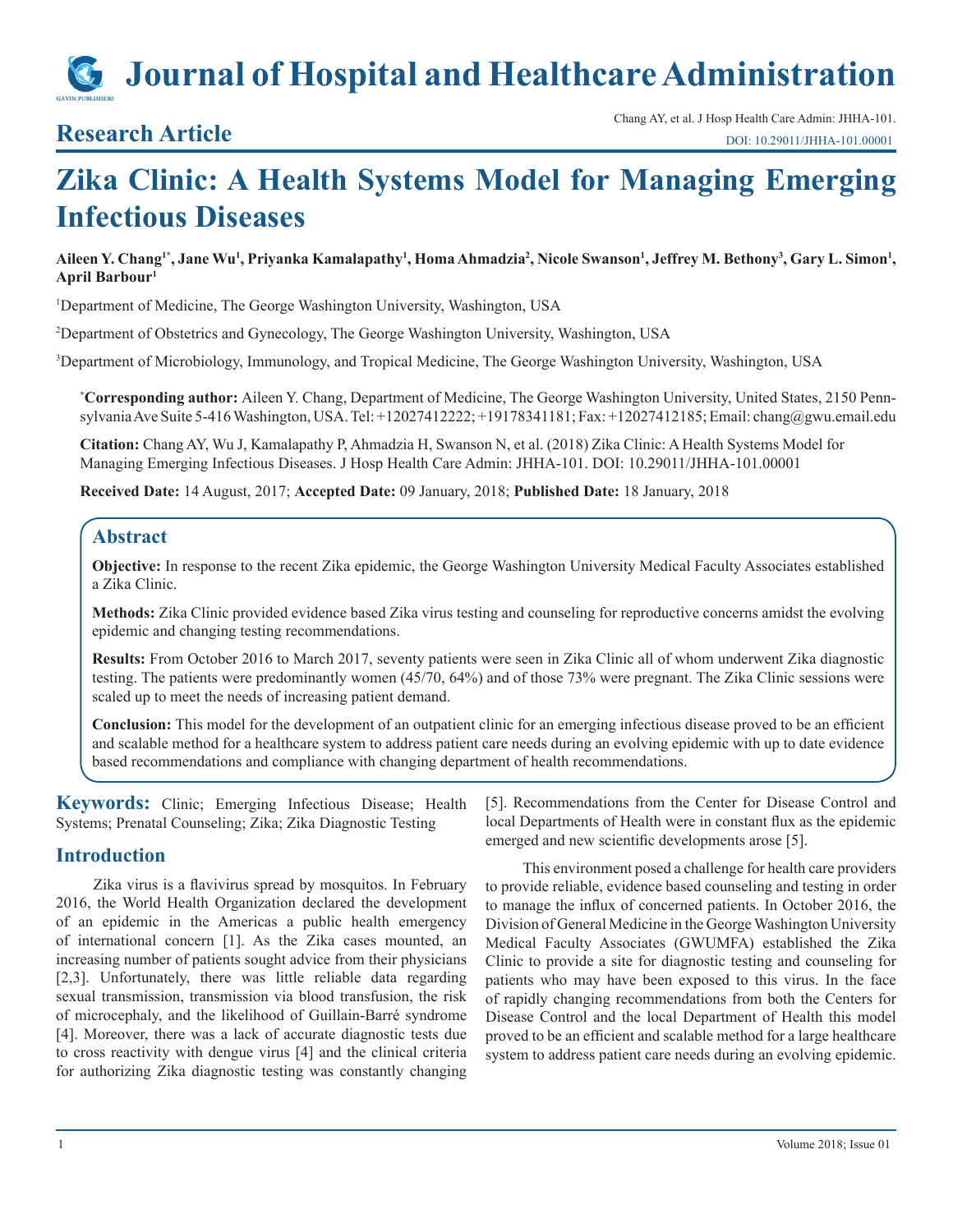**Citation:** Chang AY, Wu J, Kamalapathy P, Ahmadzia H, Swanson N, et al. (2018) Zika Clinic: A Health Systems Model for Managing Emerging Infectious Diseases. J Hosp Health Care Admin: JHHA-101. DOI: 10.29011/JHHA-101. 00001

# **Materials and Methods**

## **Zika Clinic Operation**

Two nurse practitioners and two physician assistants in the Division of General Internal Medicine manage the Zika Clinic at the GWUMFA. The clinic was established to provide travelers (and those who might be sexually exposed to travelers) with Zikarelated consultations and arrange appropriate testing through Department of Health of the District of Columbia (DC DOH) or through a commercial laboratory. Initially there was one clinic session per week, but it was expanded to two sessions per week in March 2017 to accommodate rising demands. Figure 1 shows the attendance to Zika clinic per week. Patients were referred from providers from the Departments of Obstetrics and Gynecology and Medicine, the MFA infertility center as well as other institutions in the Washington DC metropolitan area.



Figure 1: Zika Clinic patient attendance by week.

Ongoing training for Zika Clinic healthcare providers was based on a multi-faceted approach. Providers kept up to date with the Center for Disease Control (CDC) website and research articles, attended meetings held by the DC DOH/ Public Health Laboratory (PHL) on updated testing protocols, engaged in ongoing regular meetings with supervising physicians specializing in Zika research, and met regularly with Zika Clinic providers to share information as it evolved. Providers also joined a listserv for Health Notices from the DC DOH, which provided updates on local guidelines on Zika virus disease management and testing.

There were two testing systems available. DC DOH offered free Zika virus serum and urine testing using Polymerase Chain Reaction (PCR) and Zika IgM antibody testing for people who met defined criteria. As time went on, these criteria expanded as the recognized spectrum of infection increased. LabCorp, a commercial laboratory, also offers a comprehensive Zika test which is a non-FDA approved PCR for use in serum and urine for USD \$780 and MAC-ELISA IgM test for USD \$150. PCR tests are recommended within two weeks of exposure and MAC-ELISA IgM is recommended between 2-12 weeks after Zika virus exposure. All test results received from CDC/DOH/PHL and LabCorp are scanned into patients' electronic medical record. We have a system to record those patients' test sources, type of tests, pending results, repeated results and final status. Patients are notified of their test results by one of our providers.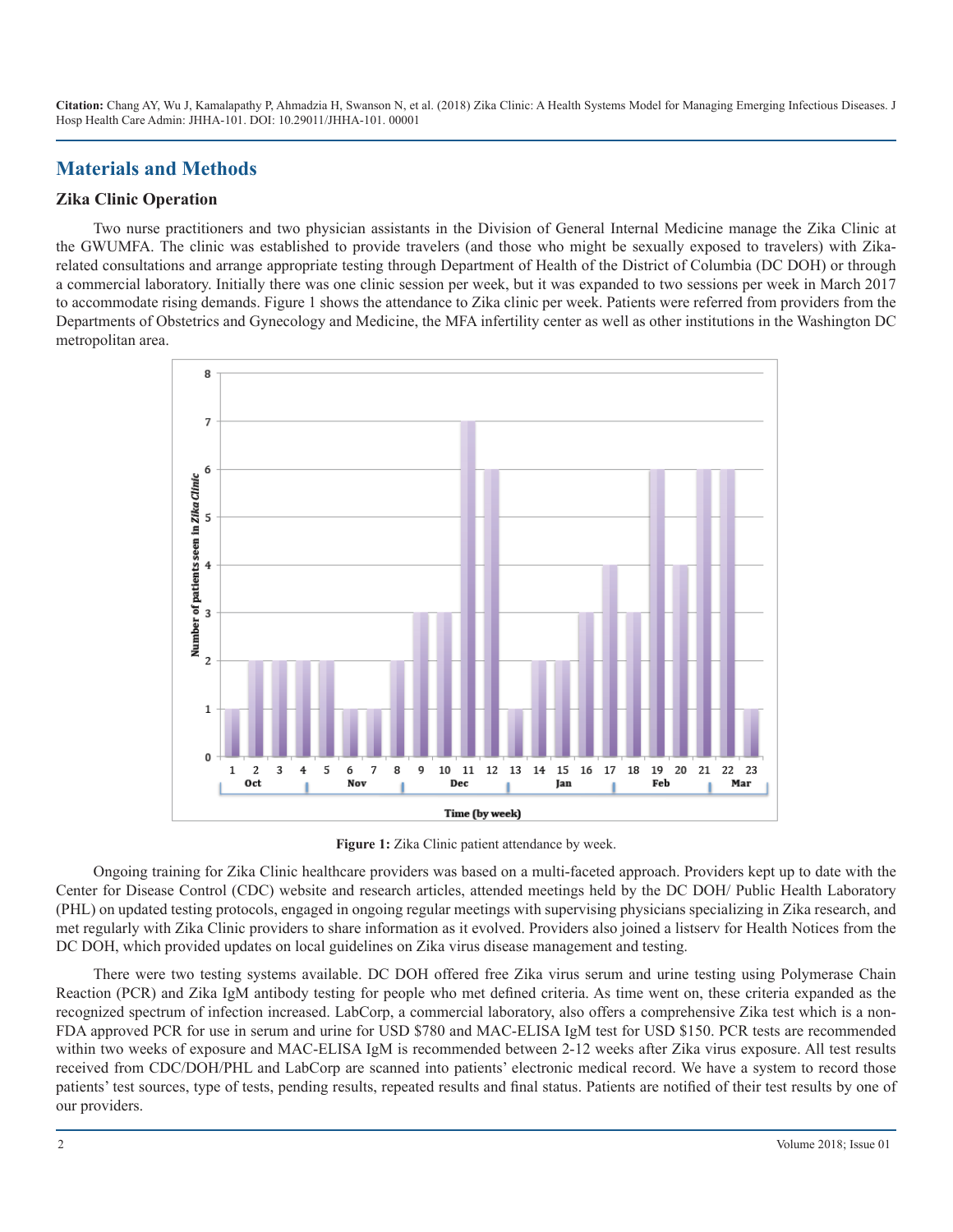**Citation:** Chang AY, Wu J, Kamalapathy P, Ahmadzia H, Swanson N, et al. (2018) Zika Clinic: A Health Systems Model for Managing Emerging Infectious Diseases. J Hosp Health Care Admin: JHHA-101. DOI: 10.29011/JHHA-101. 00001

#### **Arboviral Specimen Bank**

In addition to clinical testing and counseling, Zika Clinic provides referrals to the Clinical Trials Unit for patients interested in participating in the George Washington University Arboviral Specimen Bank. The purpose of the Arboviral Specimen Bank is to collect blood and or other bodily fluids/tissues that may be used for arboviral research in the future. Samples collected from patients seen in Zika clinic have already proven useful in studies of the immunopathology of Zika disease. Given no positive serologic testing thus far, these samples have served as controls in comparison to positive serologic samples from international collaborators.

### **Results**

A retrospective cross sectional analysis was done to characterize the patients seen in Zika Clinic. The George Washington University IRB (IRB#021672) approved this review. All 70 patients seen in the Zika Clinic from October 2016 to March 2017 were included. Patients were referred to Zika Clinic by their obstetrician (54%), their primary care provider (14%), their fertility specialist (16%), or their community provider (13%) (Figure 2). The clinic patients were predominantly females (64%) and of those, 73% were pregnant (Table 1). All of the patients attending clinic were interested in Zika diagnostic testing and 90% came for reproductive concerns. 17 patients reported interest in paying out of pocket for diagnostic laboratory fees if they were not eligible for free DOH testing and of those twelve patients did pay out of pocket for testing expenses.



**Figure 2:** Origin of Zika Clinic referral.

| <b>Characteristic</b>          | Value $n$ $\left(\frac{9}{6}\right)$ |
|--------------------------------|--------------------------------------|
| Female Gender                  | 45/70(64%)                           |
| Pregnant females               | 33/45(73%)                           |
| Interested in testing          | 70/70 (100%)                         |
| Came for reproductive concerns | $63/70(90\%)$                        |

| Interested in paying out of pocket | 17/24(71%) |
|------------------------------------|------------|
| Paid out of pocket                 | 12/17(71%) |

**Table 1:** Characteristics of the patients seen in Zika Clinic.

The majority of patients seen in Zika Clinic received Zika diagnostic testing (86%) (Table 2). 63% of the patients had PCR and IgM testing while 86% of the patients had only IgM testing. All of the PCR and IgM test results have been negative to date. 16% of the total PCR testing and 24% of the total IgM testing results were pending at the time of analysis. 20% of the patients elected to send their samples to LabCorp with an average of  $5 \pm 8$  days waiting time for results. 80% of the patients sent their samples to the DOH PHL with an average of  $33 \pm 28$  days waiting time for results.

| <b>Characteristic</b>                                           | Value             |
|-----------------------------------------------------------------|-------------------|
| Received Zika Diagnostic Testing                                | 60/70(86%)        |
| PCR testing, $n$ $(\%)$                                         | 44/70 (63%)       |
| IgM testing, $n$ $(\%)$                                         | 60/70 (86%)10     |
| Both PCR and IgM testing, $n$ (%)                               | 44/70 (63%)       |
| Positive PCR results, $n$ $(\%)$                                | 0/44(0%)          |
| PCR results not completed date, $n$ (%)                         | 7/44(16%)         |
| Positive IgM results, $n$ (%)                                   | $0/59(0\%)$       |
| IgM results not completed to date, $n$ (%)                      | 14/59(24%)        |
| Used LabCorp, $n$ $(\%)$                                        | $12/60(20\%)$     |
| Average days to get results back from<br>LabCorp, mean $\pm$ sd | $5.16 \pm 8.28$   |
| Used DOH, n (%)                                                 | 48/60 (80%)       |
| Average days to get results back from DOH,<br>mean $\pm$ sd     | $33.23 \pm 27.62$ |

**Table 2:** Zika testing characteristics of patients seen in Zika Clinic.

#### **Discussion**

The rationale for creating the clinic was to facilitate appropriate Zika counseling and testing in a multidisciplinary practice. There was clearly an increasing demand from patients who were requesting testing from their obstetrics/gynecologist and primary care providers as well as other specialists in our group. Given the rapidly changing environment for Zika testing it was challenging for individual providers to stay current on the recommendations for testing. The DC DOH had specific criteria for testing and those criteria were frequently changing reflecting changing recommendations from the World Health Organization and Center for Disease Control. 5 In the last year, the DC DOH issued 10 different health notices related to Zika with changing